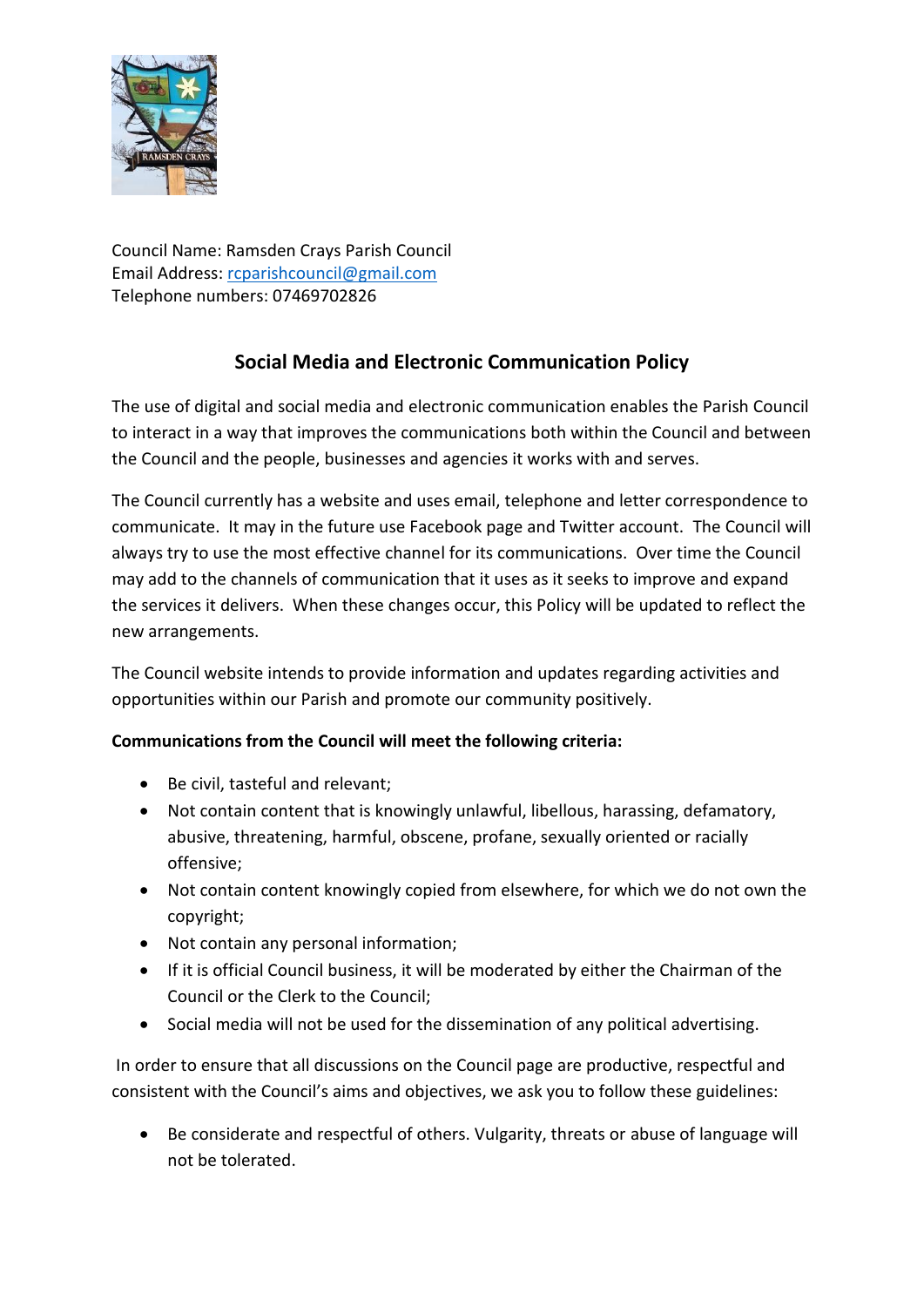

- Differing opinions and discussion of diverse ideas are encouraged, but personal attacks on anyone, including the Council members or staff, will not be permitted.
- Share freely and be generous with official Council posts but be aware of copyright laws; be accurate and give credit where credit is due.
- Stay on topic.
- Refrain from using the Council's site for commercial purposes or to advertise market or sell products.

The sites are not monitored 24/7 and we will not always be able to reply individually to all messages or comments received. However, we will endeavour to ensure that any emerging themes or helpful suggestions are passed to the relevant people or authorities. Please do not include personal/private information in your social media posts to us.

Sending a message/post via Facebook, Twitter, Text or Whatsapp will not be considered as contacting the Council for official purposes and we will not be obliged to monitor or respond to requests for information through these channels as/when we have these sites. Instead, please make direct contact with the Council's Clerk and/or members of the Council by emailing.

We retain the right to remove comments or content that includes:

- Obscene or racist content.
- Personal attacks, insults, or threatening language.
- Potentially libellous statements.
- Plagiarised material; any material in violation of any laws, including copyright.
- Private, personal information published without consent.
- Information or links unrelated to the content of the forum.
- Commercial promotions or spam.
- Alleges a breach of a Council's policy or the law.

The Council's response to any communication received not meeting the above criteria will be to either ignore, inform the sender of our policy or send a brief response as appropriate. This will be at the Council's discretion based on the message received, given our limited resources available. Any information posted on the Facebook page not in line with the above criteria will be removed as quickly as practically possible. Repeat offenders will be blocked from the Facebook page. The Council may post a statement that '*A post breaching the Council's Social Media Policy has been removed*'. If the post alleges a breach of a Council's policy or the law the person who posted it will be asked to submit a formal complaint to the Council or report the matter to the Police as soon as possible to allow due process.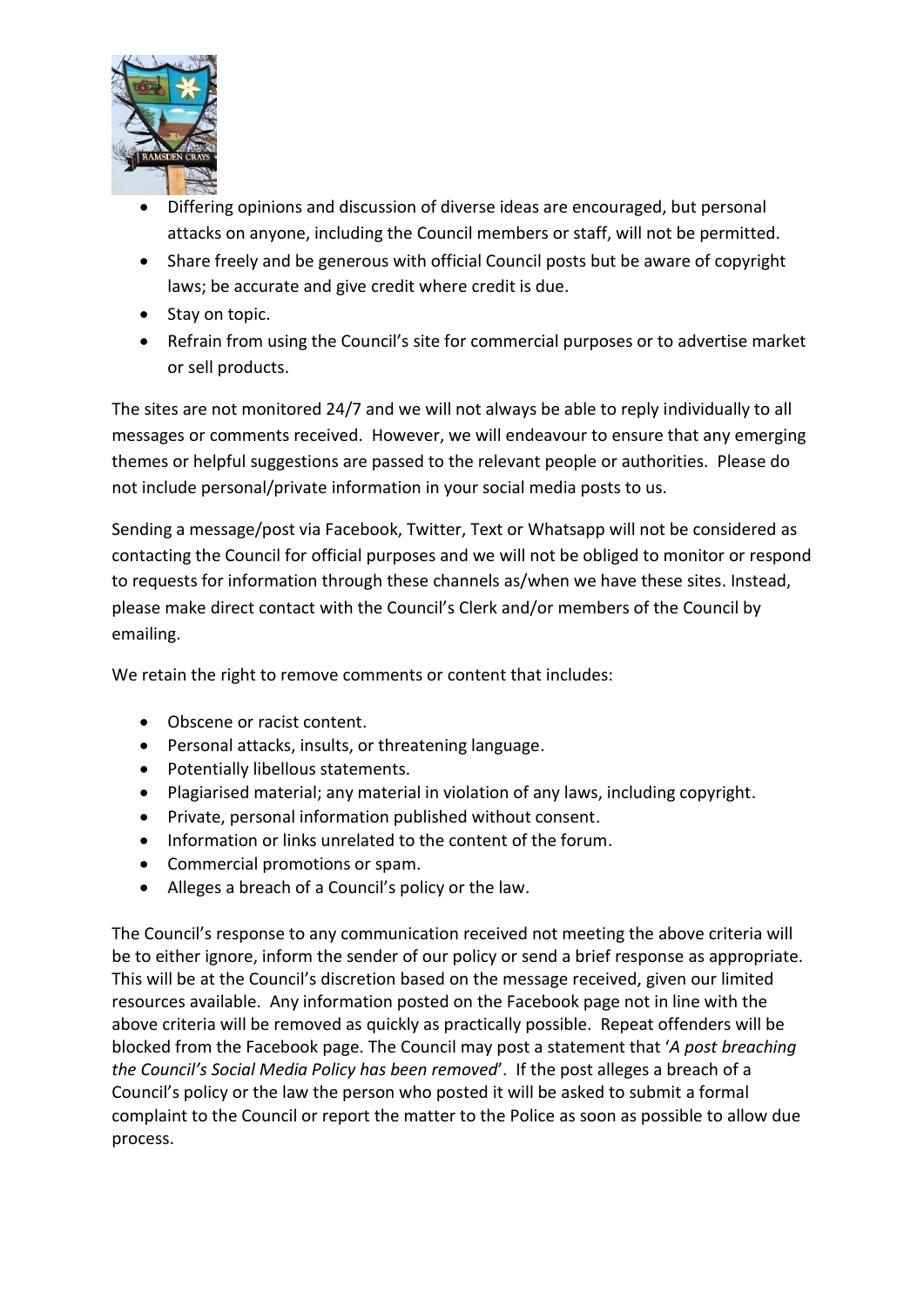

#### **Parish Council Website.**

Where necessary, we may direct those contacting us to our website to see the required information, or we may forward their question to one of our Councillors for consideration and response. We may not respond to every comment we receive particularly if we are experiencing a heavy workload.

The Council may, at its discretion, allow and enable approved local groups to have and maintain a presence on its website for presenting information about the group's activities. The local group would be responsible for maintaining the content and ensuring that it meets the Council's 'rules and expectation' for the web site. The Council reserves the right to remove any or all of a local group's information from the web site if it feels that the content does not meet the Council's 'rules and expectation' for its website. Where content on the website is maintained by a local group it should be clearly marked that such content is not the direct responsibility of the Council.

#### **Parish Council email**

The Clerk to the council has their own council email address [rcparishcouncil@gmail.com](mailto:rcparishcouncil@gmail.com) The email account is monitored mainly during office hours, Monday to Friday, and we aim to reply to all questions sent as soon as we can. An 'out of office' message will be used when appropriate.

The Clerk is responsible for dealing with email received and passing on any relevant mail to members or external agencies for information and/or action. All communications on behalf of the Council will usually come from the Clerk and/or otherwise will always be copied to the Clerk. All new emails requiring data to be passed on, will be followed up with a Data consent form for completion before action is taken with that correspondence.

Individual Councillors are at liberty to communicate directly with parishioners in relation to their own personal views, if appropriate, copy to the Clerk. NB any emails copied to the Clerk become official and will be subject to The Freedom of Information Act.

These procedures will ensure that a complete and proper record of all correspondence is kept.

Do not forward personal information on to other people or groups outside of the Council, this includes names, addresses, email, IP addresses and cookie identifiers.

## **Video Conferencing e.g. Skype**

If this medium is used to communicate please note that this policy also applies to the use of video conferencing.

## **Internal communication and access to information within the Council**

The Council is continually looking at ways to improve its working and the use of social media and electronic communications is a major factor in delivering improvement.